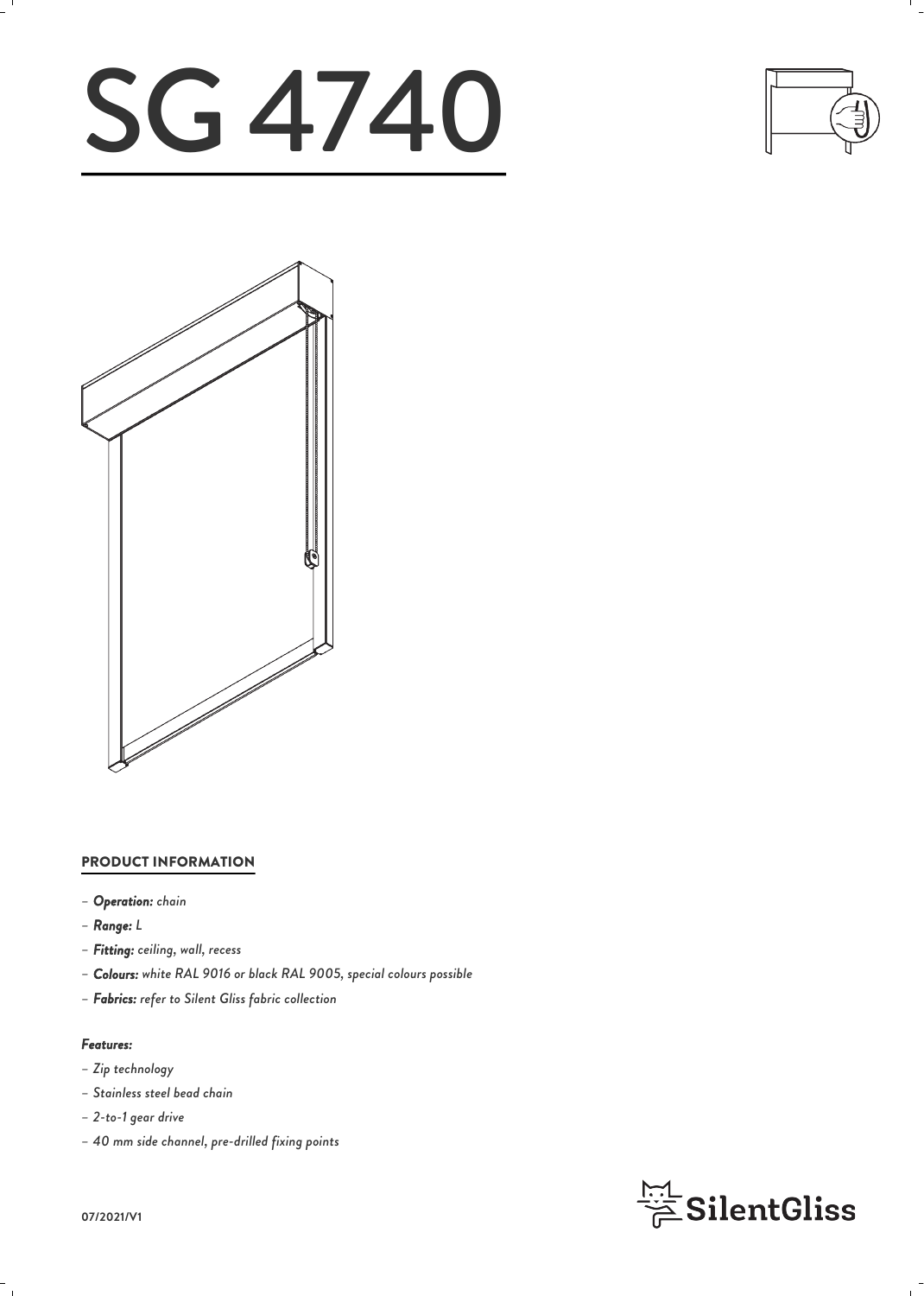## SYSTEM SPECIFICATIONS

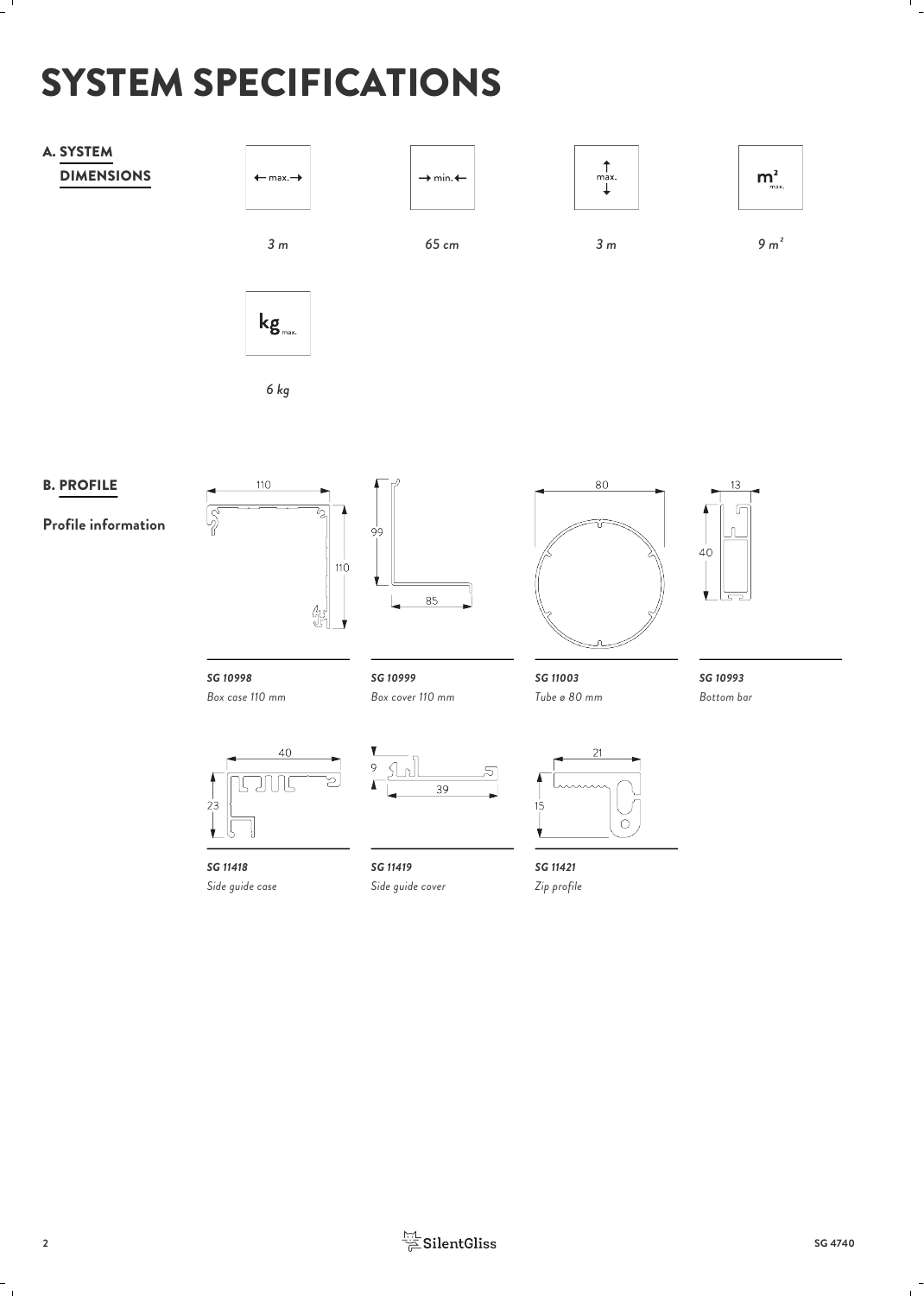

### D. SPECIFICATION EN EN

*EN Silent Gliss SG 4740 Chain Operated Dim-Out Roller Blind System. For blinds up to 3m wide by 3m drop, max 9.0sq. m. Supplied complete and made to measure comprising aluminium headbox SG 10998-9 (110 mm), side profiles SG 11418 /* TEXT *SG 11419 and bottom hem bar SG 10993 in white or black powder coat finish as standard. Fabric edges retained by two component zip profile SG 11421. Operation by stainless steel bead chain with chain retainer SG 10731. Compliant to Child Safety Legislation EN 13120. Fabric to be chosen from the Silent Gliss fabric range, Price Group 1R / 2R / 3R.*

### *SV*

*Silent Gliss SG 4740 mörkläggningsrullgardin med kulkedja. För system max 3 x 3 m,eller totalt max 9 m2. Levereras komplett i kundmått bestående at toppkassett i aluminium SG 10998-9 (110 mm), sidoprofiler SG 11418 / SG 11419 samt tyngdprofil SG 10993 i vit eller svart expoxy lack. Textilens kant försedd med zip profil SG 11421. Manövrering med rostfri kulkjedja av stål samt väggfäste SG 10731. Textil från Silent Gliss textilprogram i prisgrupp 1-3.*

### *NO*

*Silent Gliss SG 4740 Mørkleggende rullegardin med kulekjede. For system inntil 3 x 3 m,eller totalt max 9 m2. Levereras komplett måltilpasset. Består av toppkasse i aluminium SG 10998-9 (110 mm), sideprofiler SG 11418 / SG 11419 samt tyngdeprofil SG 10993 i hvit eller svart expoxylakk. Sidene på tekstilet er festet med zip profil SG 11421. Betjening med rustritt kulekjede samt veggfeste SG 10731. Tekstiler fra Silent Gliss tekstilkolleksjon i prisgrupp 1-3.*

![](_page_2_Picture_10.jpeg)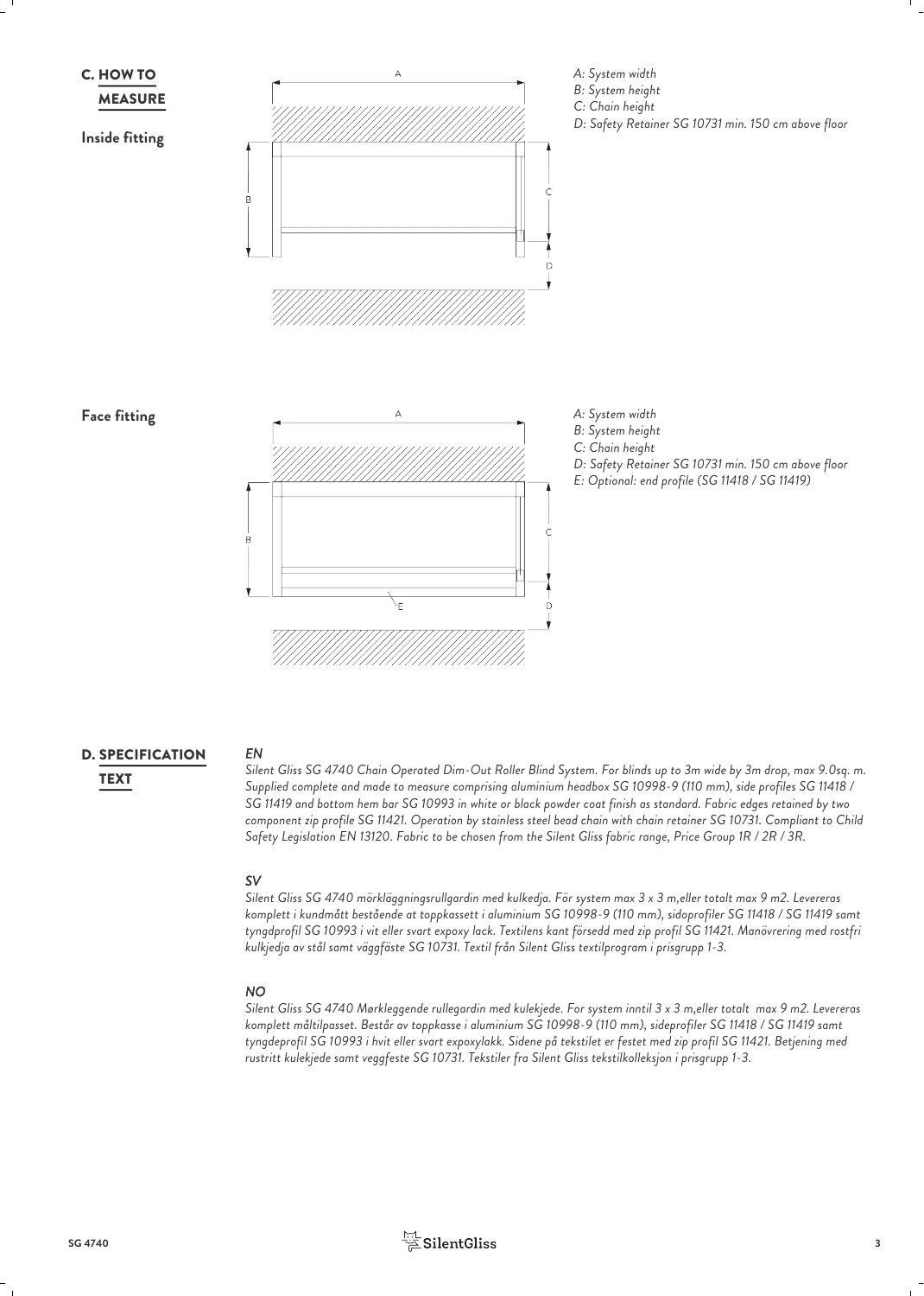### FITTING

### INFORMATION **A. FITTING**

*For detailed fitting information, visit the Silent Gliss* FITTING *website.*

 $\frac{40}{1}$ 

 $\frac{1}{100}$  $\blacktriangle$ 

 $max.600$ 

V

 $max.600$ 

 $\frac{1}{00}$ Ý

 $\overline{\phantom{0}}$  $\ddot{\phantom{0}}$ 

Inside fitting - fixing  $\underset{2}{40}$  max.600  $\longrightarrow$  max.600 **points**  $\overline{a}$  $\overline{\phantom{0}}$ **Face fitting - fixing**  $\underset{40}{40}$   $\underset{42}{\text{max.600}}$ **points**  $\overline{\phantom{0}}$ 

![](_page_3_Figure_4.jpeg)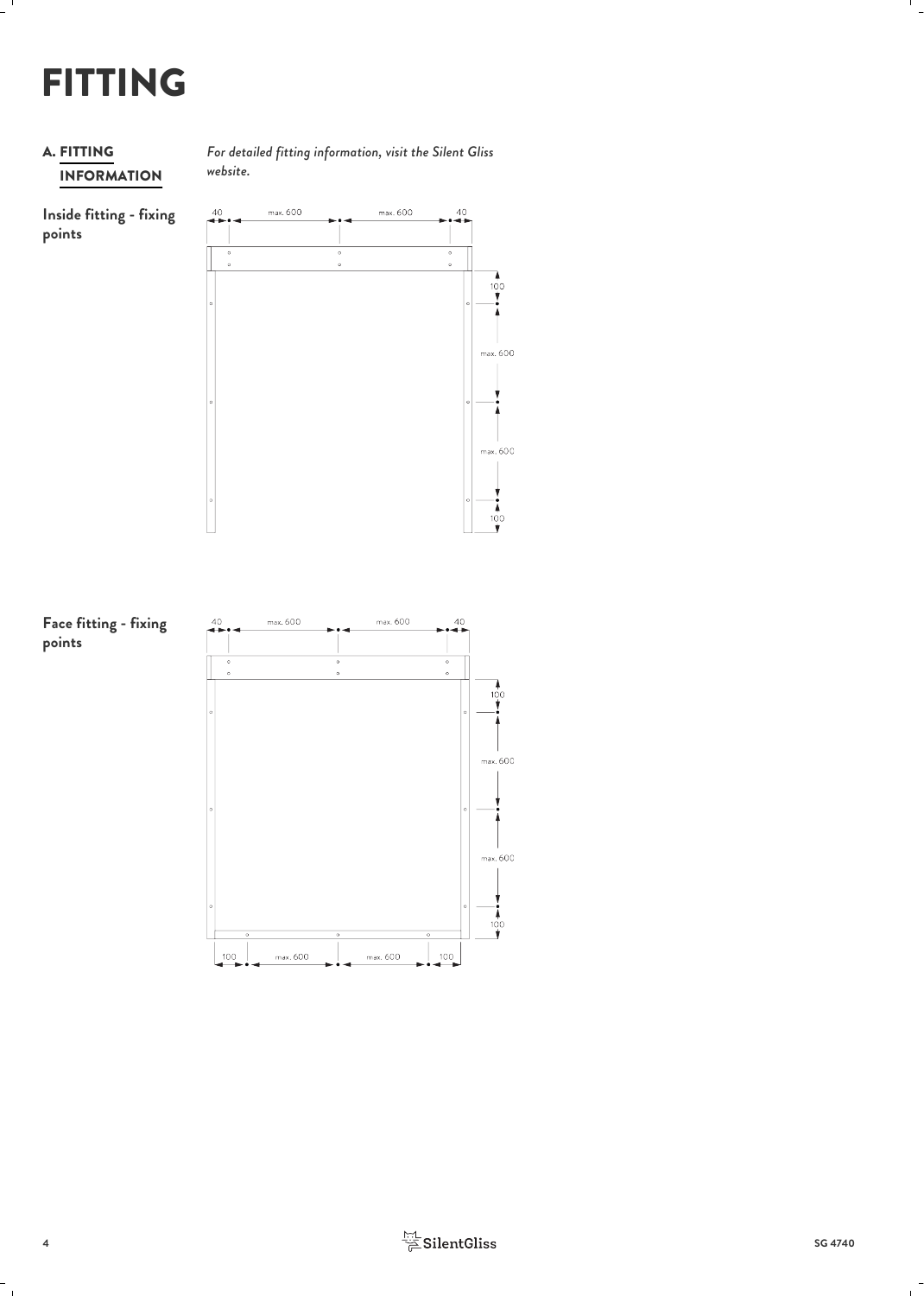B. CEILING FITTING

![](_page_4_Figure_1.jpeg)

### C. WALL FITTING

![](_page_4_Figure_3.jpeg)

D. RECESS FITTING

![](_page_4_Figure_5.jpeg)

![](_page_4_Figure_6.jpeg)

*A: System width*

### $\frac{\sum_{i=1}^{N}1}{2}$ SilentGliss 5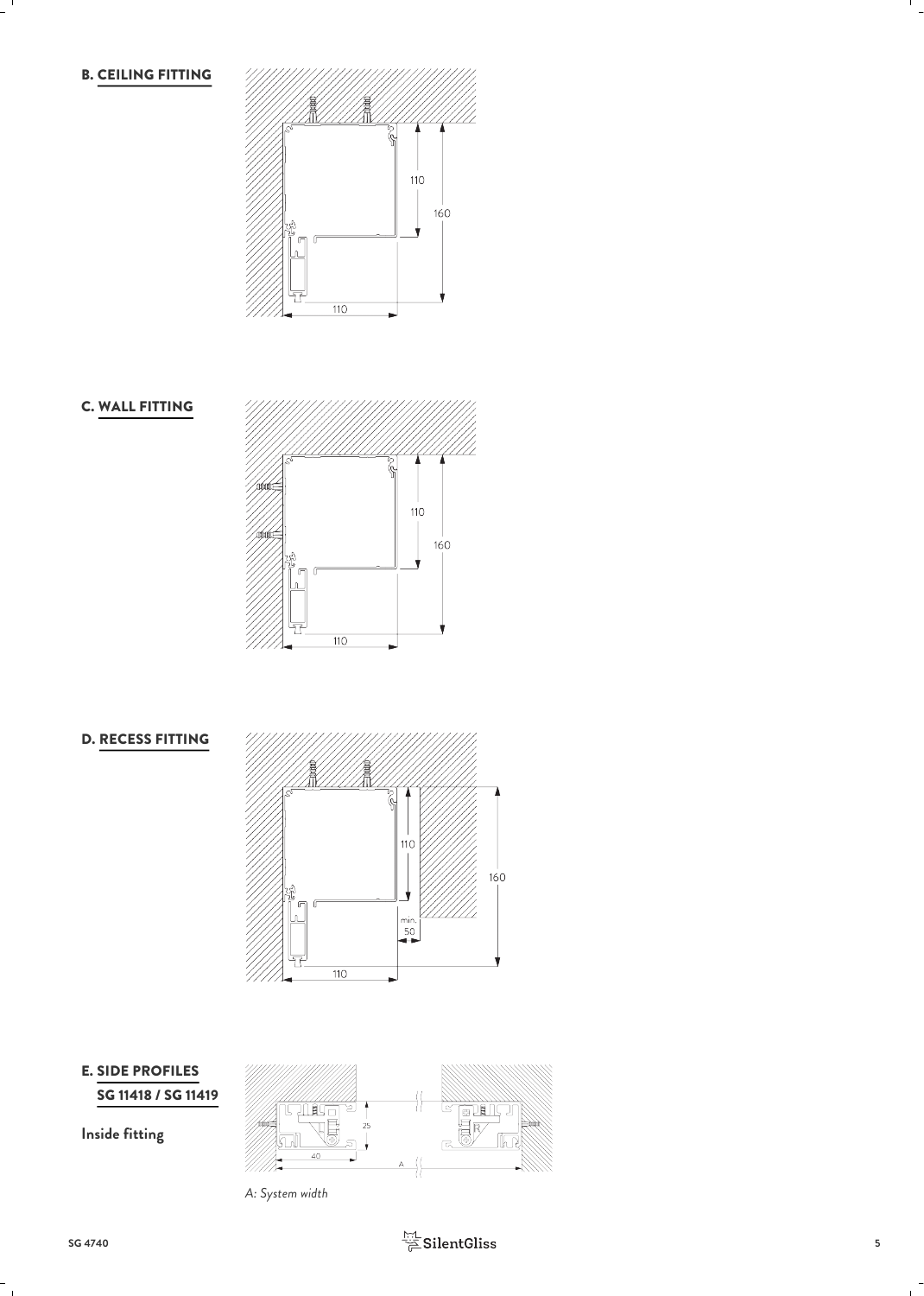$\overline{6}$ 

![](_page_5_Figure_1.jpeg)

A: System width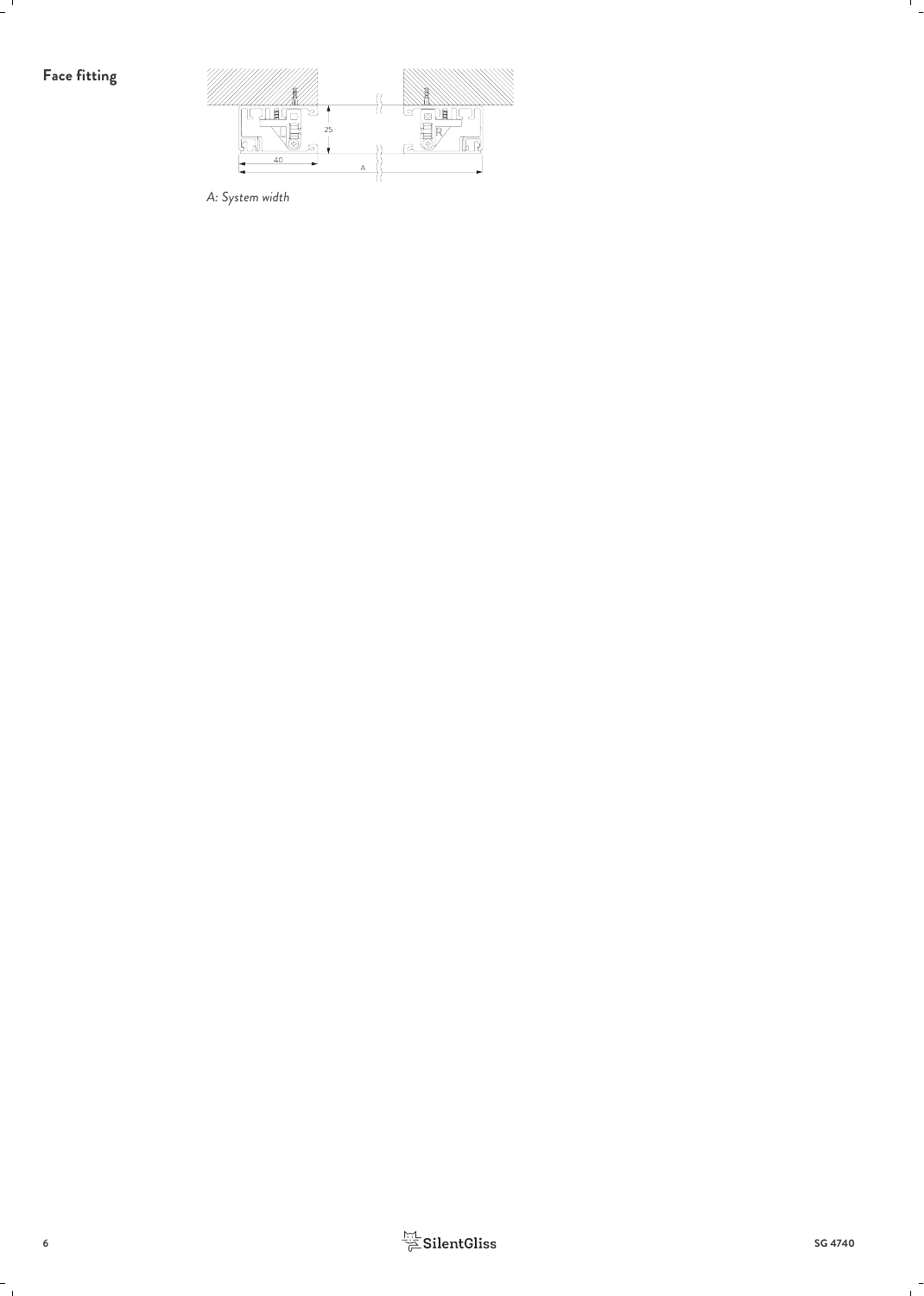### GENERAL NOTES

#### *Dimensions*

- *– Measurements are in mm except where indicated.*
- *– Max. kg relates to fabric incl. accessories (bottom bars, etc.).*

### *Fitting*

- *– Installation by qualified fitter only.*
- *– Number of brackets and fitting positions / fixing points vary depending on fitting surface, system weight, fabric make-up, screw / fixing type and obstacles.*
- *– Qualified fitter must use appropriate screws / fixings for each situation.*
- *– Profile lip if applicable to be installed to room side.*
- *– Electrical installations must be carried out according to Silent Gliss wiring diagrams and conform to local regulations.*
- *– Check space for cables and plugs!*

### *Child Safety*

- *– All relevant Silent Gliss systems correspond to child safety EN 13120.*
- *– All parties involved must comply with EN 13120.*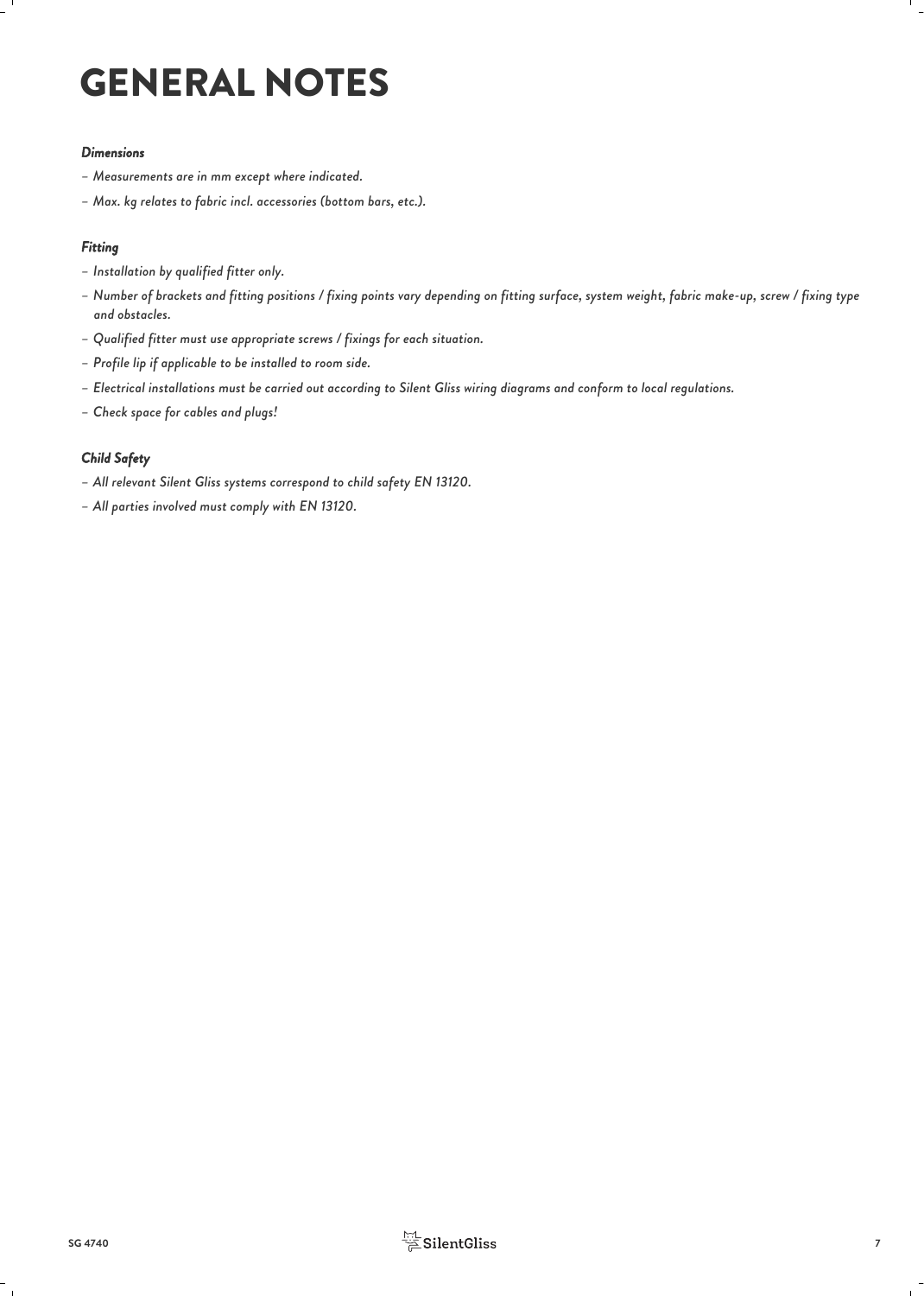### PARTS

### A. STANDARD PARTS

![](_page_7_Picture_2.jpeg)

*SG 4226 Double tape 30 mm End cover right 110 mm*

*SG 4508 Brush 5x7 mm*

*Brush 5x12 mm*

![](_page_7_Picture_4.jpeg)

![](_page_7_Picture_6.jpeg)

ED DOCK

*SG 6791 Pan head screw 3.9x32*

*SG 6933 PT Countersunk screw KA25x16*

*SG 6936 PT Countersunk screw KA22x10*

*SG 6942*

*SG 10668 PVC strip 10 mm*

![](_page_7_Picture_11.jpeg)

*SG 10731 Child safety retainer set*

*Pan head screw KA30x8*

*SG 10993 Bottom bar*

<u>가인</u>

*SG 10998 Box case 110 mm*

![](_page_7_Picture_15.jpeg)

*SG 11003*

*SG 11008*

*End cover left 110 mm*

 $\mathbb{R}$ 

![](_page_7_Picture_19.jpeg)

![](_page_7_Picture_20.jpeg)

![](_page_7_Picture_21.jpeg)

![](_page_7_Picture_22.jpeg)

*SG 11021 Tube adapter*

*Clip*  $\left| \begin{matrix} 1 & 0 & 0 \\ 0 & 0 & 0 \\ 0 & 0 & 0 \\ 0 & 0 & 0 \\ 0 & 0 & 0 \\ 0 & 0 & 0 \\ 0 & 0 & 0 \\ 0 & 0 & 0 & 0 \\ 0 & 0 & 0 & 0 \\ 0 & 0 & 0 & 0 \\ 0 & 0 & 0 & 0 \\ 0 & 0 & 0 & 0 & 0 \\ 0 & 0 & 0 & 0 & 0 \\ 0 & 0 & 0 & 0 & 0 \\ 0 & 0 & 0 & 0 & 0 & 0 \\ 0 & 0 & 0 & 0 & 0 & 0 \\ 0 & 0 & 0 & 0 & 0$ 

*Clip S*Lnll

*SG 11025 Zip*

*SG 11009*

*SG 11011*

*SG 11012*

*SG 11020 Tube adapter*

*SG 11028 End cover left*

![](_page_7_Picture_26.jpeg)

![](_page_7_Picture_27.jpeg)

![](_page_7_Picture_28.jpeg)

![](_page_7_Picture_29.jpeg)

*SG 11034 Countersunk head screw 3.5x16*

*SG 11035 Countersunk head screw 2.2x9.5*

![](_page_7_Picture_32.jpeg)

![](_page_7_Picture_33.jpeg)

![](_page_7_Picture_34.jpeg)

*SG 11059 Pan head screw with flange M4x12*

![](_page_7_Picture_36.jpeg)

<u>ranc</u> J

*SG 11060*

*Foam tape adhesive*

### *SG 11418*

*Side guide case*

*SG 11419*

*Side guide cover*

*SG 11421 Zip profile*  $\overline{O}$ 

S)

![](_page_7_Picture_44.jpeg)

*SG 11473 Zip guide left*

*SG 11474*

*Zip guide right*

*SG 11475*

*Side guide end cover left*

*SG 11476*

*Side guide end cover right*

![](_page_7_Picture_53.jpeg)

![](_page_7_Picture_57.jpeg)

![](_page_7_Picture_58.jpeg)

![](_page_7_Picture_59.jpeg)

![](_page_7_Picture_60.jpeg)

![](_page_7_Picture_62.jpeg)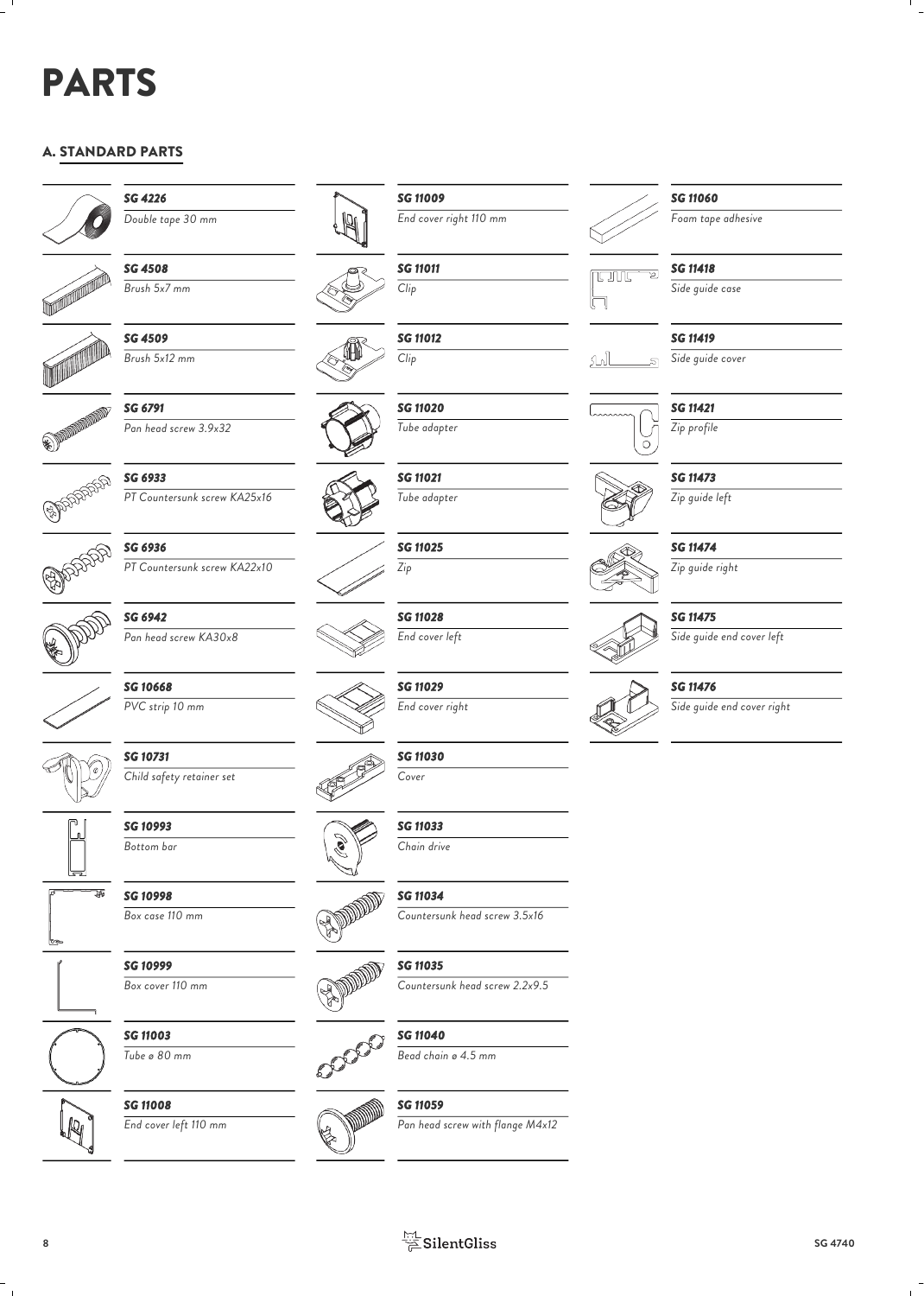### B. OPTIONAL PARTS

![](_page_8_Figure_1.jpeg)

### *SG 4951 Bottom weight ø 8 mm*

### *SG 11052*

*Spring left*

### *SG 11053*

*Spring right*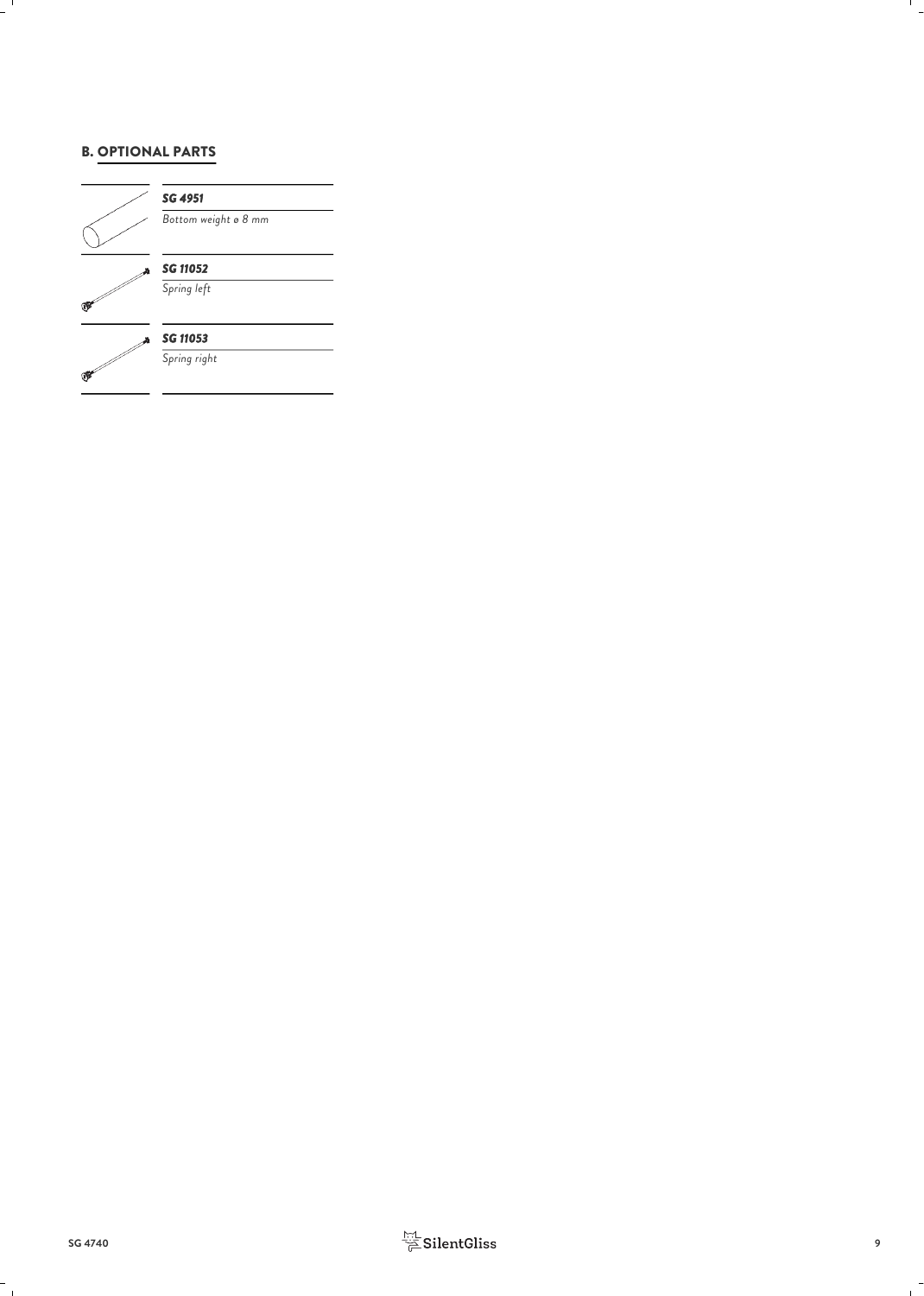![](_page_9_Picture_0.jpeg)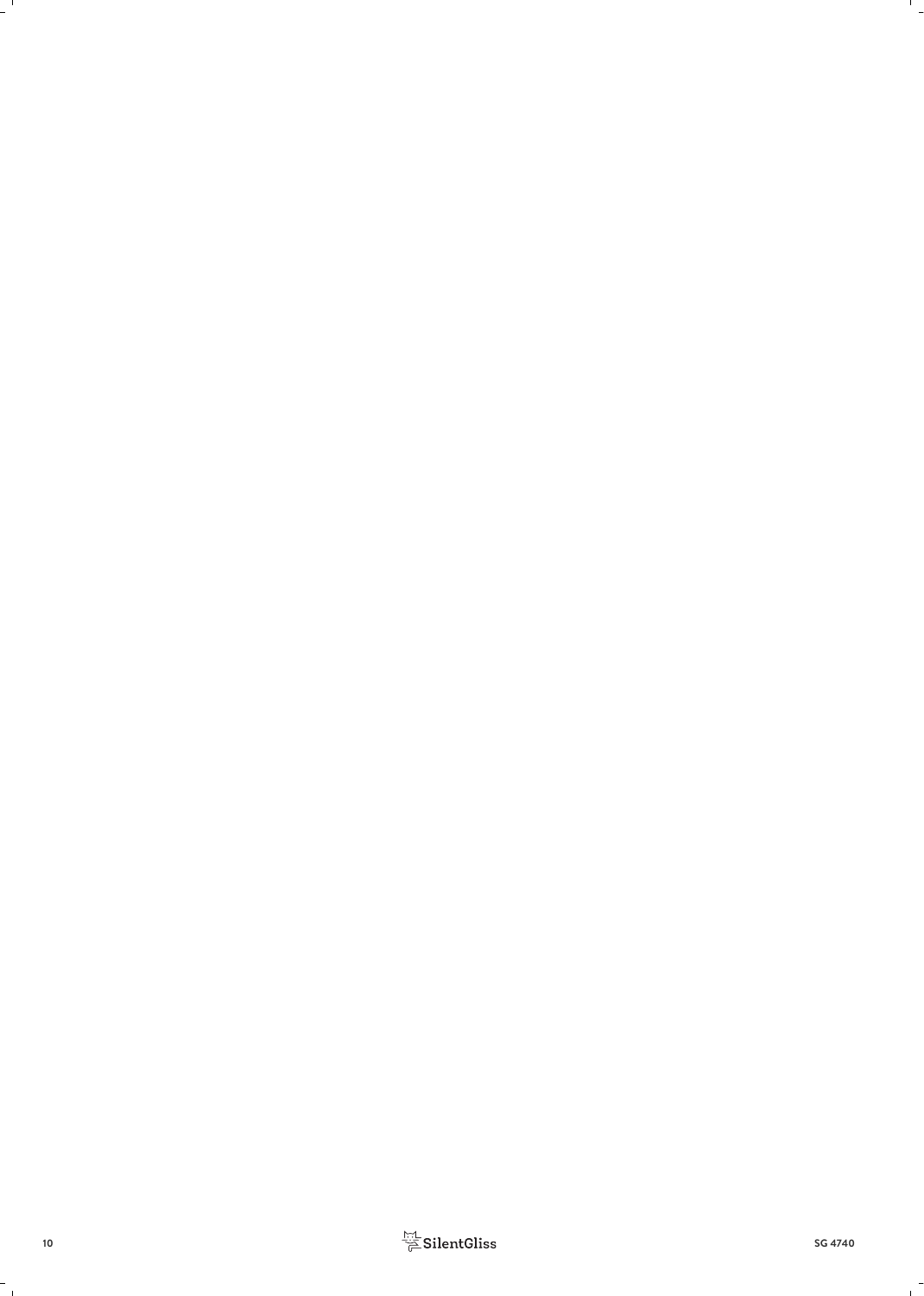![](_page_10_Picture_1.jpeg)